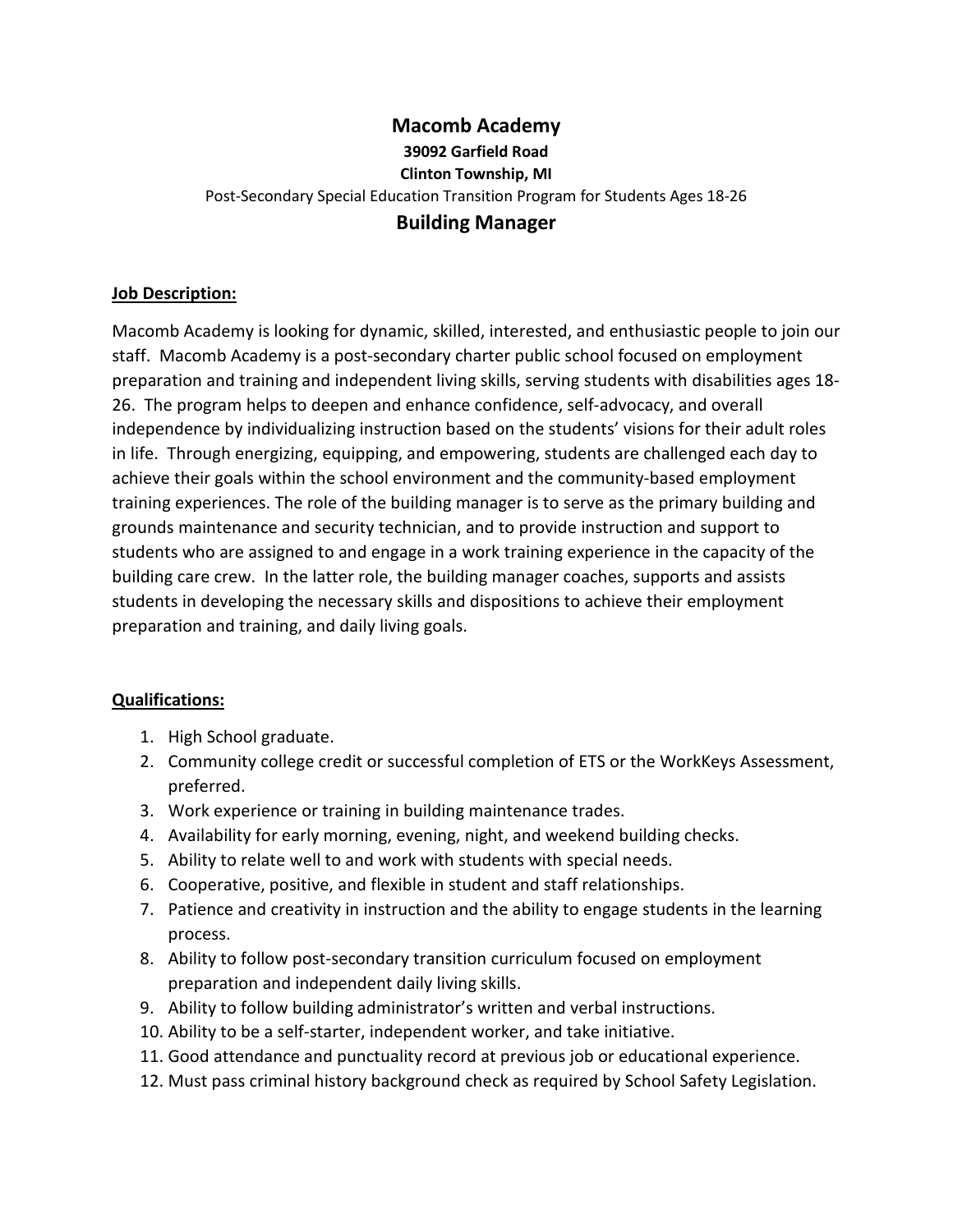## **Assigned Responsibilities Shall Include but Not Be Limited To:**

- 1. Support the mission of Macomb Academy: The mission of Macomb Academy is to provide, in collaboration with community and business resources, a transitional educational program to prepare students for adult roles in the workplace and life.
- 2. Responsible for the cleanliness, preservation and routine maintenance of all equipment, spaces, materials, and machinery associated with a designed buildings and grounds position.
- 3. Transport, supervise, and assist students as directed by building administration or designee.
- 4. Attend scheduled meetings and professional learning experiences as designated by the building administrator.
- 5. Provide on-the-job training coaching experience for students assigned to the Building care jobsite through:
	- a. supervision of students on the training site,
	- b. provision of instruction, guidance, modeling, and gradual release of responsibility to students on the training site,
	- c. good and positive home, school, and community partner relations,
	- d. maintaining accurate records of progress monitoring training site goals and objectives, and
	- e. timely progress reporting of student progress related to training site goals and objectives.
- 6. The building manager shall:
	- a. clean and preserve designated spaces, equipment, and materials in accordance with school seasonal requirements, and to develop written scheduled for it,
	- b. perform routine preventative and corrective maintenance on heating, air conditioning, ventilation, plumbing, electrical, building vehicle fleet, custodial and maintenance equipment, and building structure and hardware, and to develop written schedules and maintain records for it,
	- c. replace ceiling tiles, fluorescent ballasts, wall convenience outlets, switches, sockets, and fixtures,
	- d. maintain written inventory control of cleaning and preservation consumables and supplies, organize storage areas for maximum efficiency and orderliness,
	- e. clean and dust furniture, fixtures, windows, doors, trim and related furnishings,
	- f. collect bags, or dispose of waste paper, debris or junk using containers for removal by trash removal truck,
	- g. wash all interior and exterior windows and doors,
	- h. perform normal operator adjustments and service to building heating, ventilation and air condition systems, and maintain records on operation and maintenance,